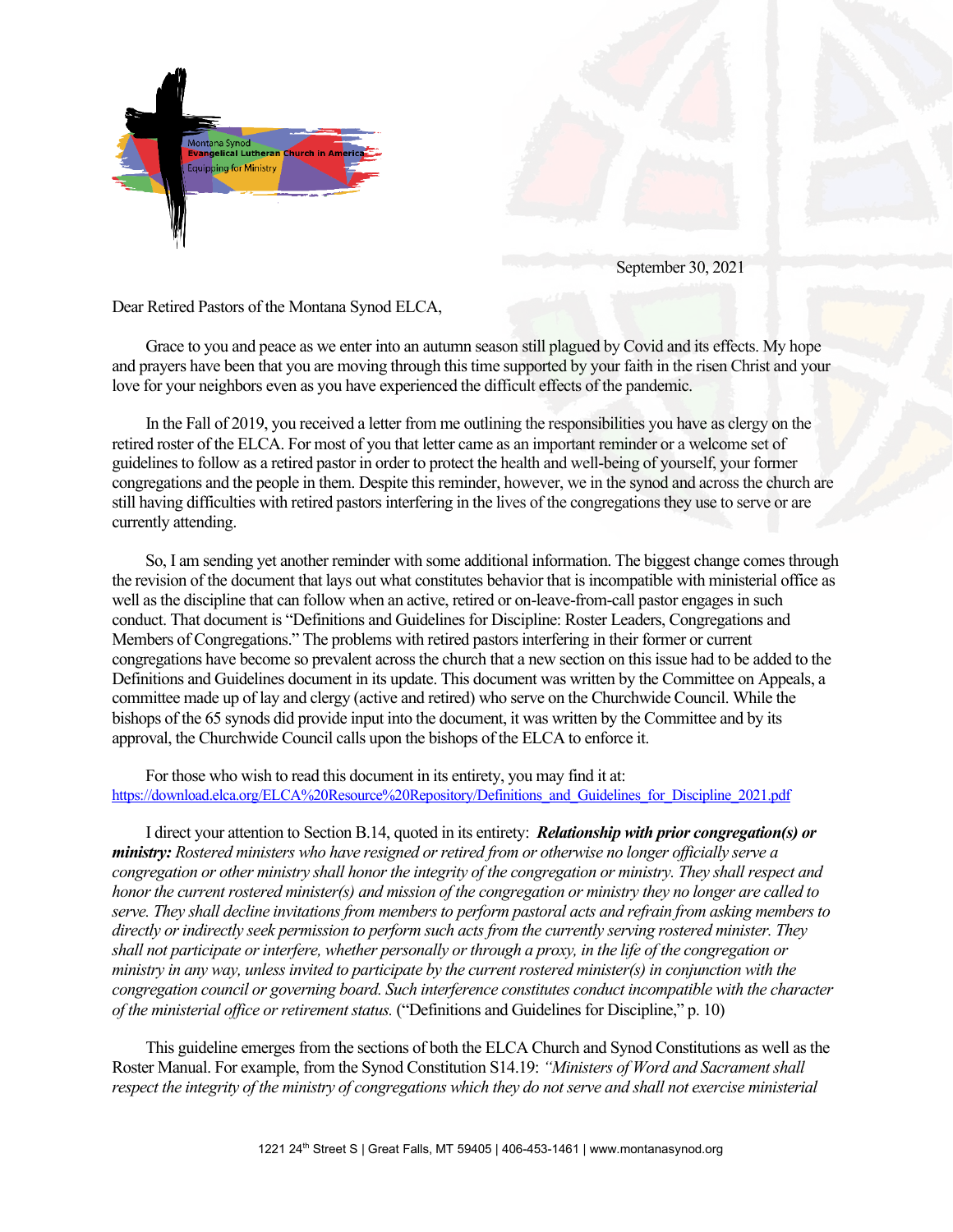*functions there in unless invited to do so by the pastor, or if there is no duly called pastor, then by the interim pastor in consultation with the Congregation Council."*

Also, from the Roster Manual (p. 37): *"At the time of retirement, a minister of Word and Sacrament is no longer pastor of a congregation and therefore must discontinue the functions of the pastoral office in any congregation previously served unless specifically authorized to do so. Ministers of Word and Sacrament must respect the integrity of the ministry of congregations which they do not serve as well as the authority of the current pastors of such congregations."*

These three statements from the ELCA's governing documents mean that a clergy person who is not the called or contracted pastor of a congregation may not preach, preside at communion, perform baptisms, funerals or weddings, or conduct any other duties of a pastor in the congregation of which they are a member or in any other congregation unless invited or given permission by the currently called pastor or, in times of transition, the interim pastor/council.

Furthermore, "respecting the integrity of the ministry of congregations" means that a retired pastor not under call/contract in a congregation should not interfere, intentionally or unintentionally, with the life and ministry of the congregation or its pastor(s). Some examples of such interference could include but is not limited to:

- a) serving on the congregation council or in any leadership role that could improperly affect the current pastor's ministry and relationship with their congregation or unduly influence the life, ministry and mission of the congregation in ways not supported by the current pastor or congregation members;
- b) refusing to say an outright "no" when asked by parishioners of the congregation to perform a pastoral service without the current pastor and/or council's permission and instead implying or outright stating a "yes" and then sending the parishioner to ask the current pastor for permission, thus forcing that current pastor to be one who has to say no and undermining the pastor's relationship with that person as well as others;
- c) leading or facilitating any faith formation or education experiences for any age group without the ongoing permission of the current pastor;
- d) re-entering a congregational system in any way after departing under circumstances of conflict or misconduct. In this case the departed or retired pastor should stay away in all cases and have no contact with the people of the congregation, except as necessary through the current pastor.

Also, as indicated in the Roster Manual (p. 37): *"A retired pastor should not remain a member of the congregation served at the time of retirement. Transferring one's membership to another congregation allows the successor pastor to assume pastoral leadership more readily. It also provides an opportunity for the retired pastor to enter fully into the life of a different congregation with clarity about the pastor's retired role."*

While most retired pastors and their families have fulfilled this guideline, a few have remained in the congregation out of a desire to maintain the relationships built during their service. This creates a difficult problem for the incoming or current pastor who is trying to live out their call of pastoral leadership and build relationships with the people of the congregation while the former pastor and their active family members remain in the community.

But even more problematic is that, simply by staying, the retired pastor encourages or at least does not discourage congregation members from coming to them for pastoral guidance and service at the expense of their relationship with the new pastor and the future ministry of the congregation. Essentially, by remaining, the retired pastor and their family becomes a stumbling block for the Holy Spirit's activity in the congregation by helping people cling to the past rather than encouraging God new life-renewing work in their midst. I write this not just as a bishop naming roster guidelines but also from my experience as an interim pastor who has had to help clean up the problems left behind in congregations by pastors who refused to leave, problems that can continue long after their death or departure.